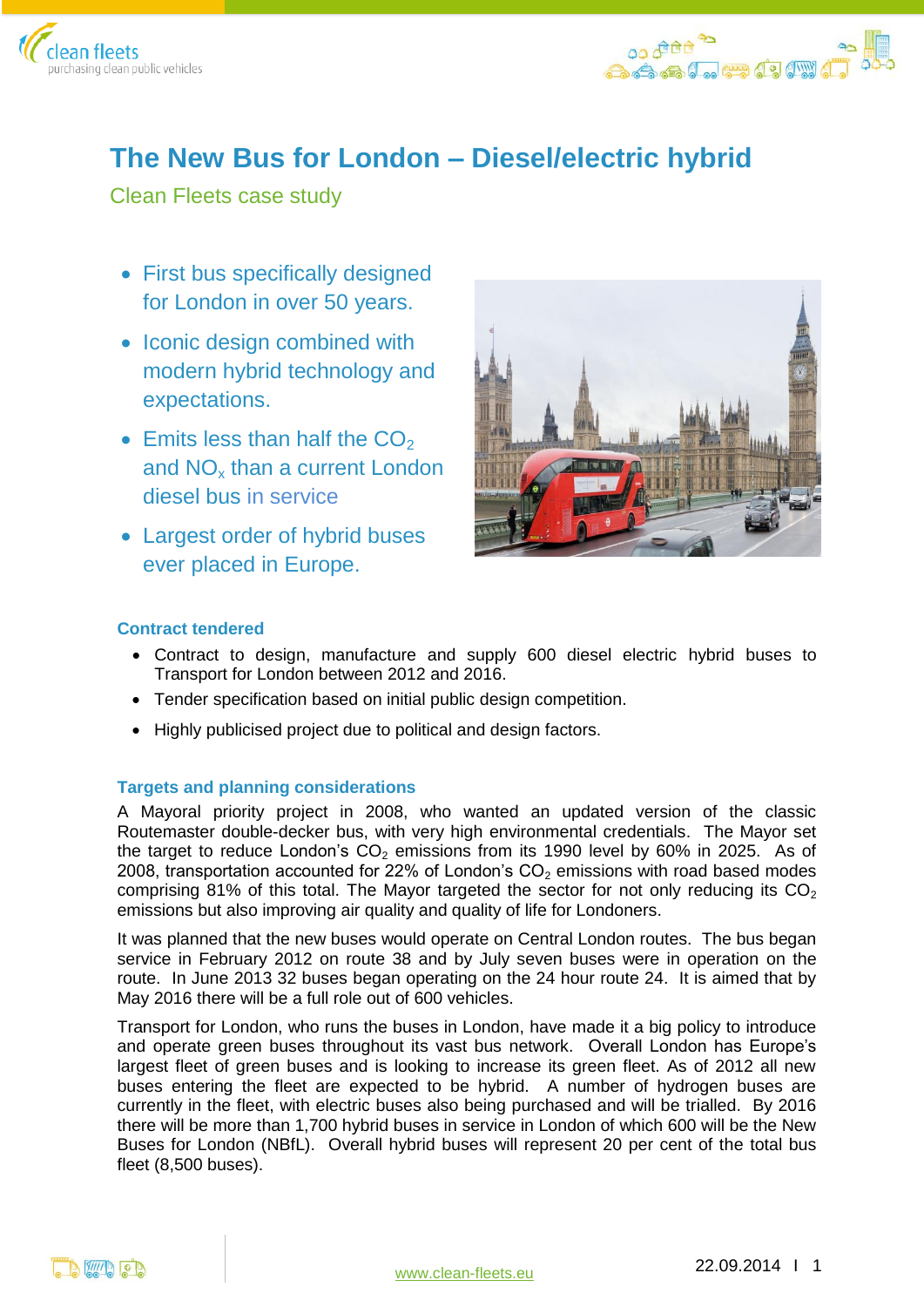



## **Procurement approach**

There was a public competition launch in July 2008 with the objective to harvest ideas and concepts for the new bus. The competition was open to design studios, colleges and the general public. There were over 700 entries from all over the World. Some of ideas and concepts the competition produced allowed TfL to further develop its tender specification for the NBfL.

Once the performance specification had been created a European procurement exercise started in February 2009. There were six initial expressions of interest and on the 23rd December 2013, Wrightbus of Ballymena, Northern Ireland were awarded the contract.

The contract was a competitive, fixed price deal. The fixed price was chosen as it removes the risk and uncertainty of higher production and material costs and inflation over the next four years. The fixed price not only included the 600 buses, but also the design & development of the bus, a mock-up, development test vehicle & testing and an initial batch of 6 prototypes vehicles.

To help create the overall concept design of the bus, Heatherwick Studio a renowned design team worked alongside TfL and Wrightbus. Heatherwick Studio created the unique shape and design of the bus with the final design being announced in May 2010.

## **Clean Vehicle Directive (CVD) Methodology**

For this contract TfL used CVD Methodology Option 1, with contractual targets for emissions set at the tender stage. These targets were based on the Millbrook London Transport Bus (MLTB) test cycle. This test cycle recreates the conditions of a Route 159 bus which travels from Brixton (South London) to Baker Street (North Central London) with all the accompanying gear changes, calls at bus stops, acceleration, braking and waiting time at traffic lights. The MLTB is a chassis dynamometer test.

The MLTB produced a number of aspirational emission targets, TfL wanted the New Bus for London to meet. These were Carbon Dioxide  $(CO<sub>2</sub>)$ , Nitrogen Oxide (NOx), Particulate Matter (PM) and Hydrocarbons (HC). The target levels for these emissions are set out in the table below:

| Emission | CO <sub>2</sub> | <b>NOx</b> | PM    | НC    |
|----------|-----------------|------------|-------|-------|
|          | g/km            | g/km       | g/km  | g/km  |
| Target   | 750             | 5.00       | 0.030 | 0.015 |

### **Contract Monitoring and Management**

The NBfL contract included a number of deliverables that had to be met. There are strict dates to meet in terms of rolling out the buses into operation. The route 24 had to be served by NBfLs on the  $22^{nd}$  June 2013. The route 11 is next with rollout date being the  $22^{nd}$ September 2013. Two further routes will be served by NBfL by the end of 2013.

The contract states that approximately 200 vehicles will be delivered to TfL in 2014, 250 in 2015 with the remainder in 2016.

To meet legal requirements the contract states that from 2014 all the new NBfLs manufactured must be fitted with Euro 6 engines.

The contract provides that TfL will have sufficient intellectual property rights to enable other manufacturers to supply vehicles of this style in the event that their usage represents a material proportion of the London bus fleet.

The contract also allows for Wrightbus to supply NBfL to the bus operators at capped prices.

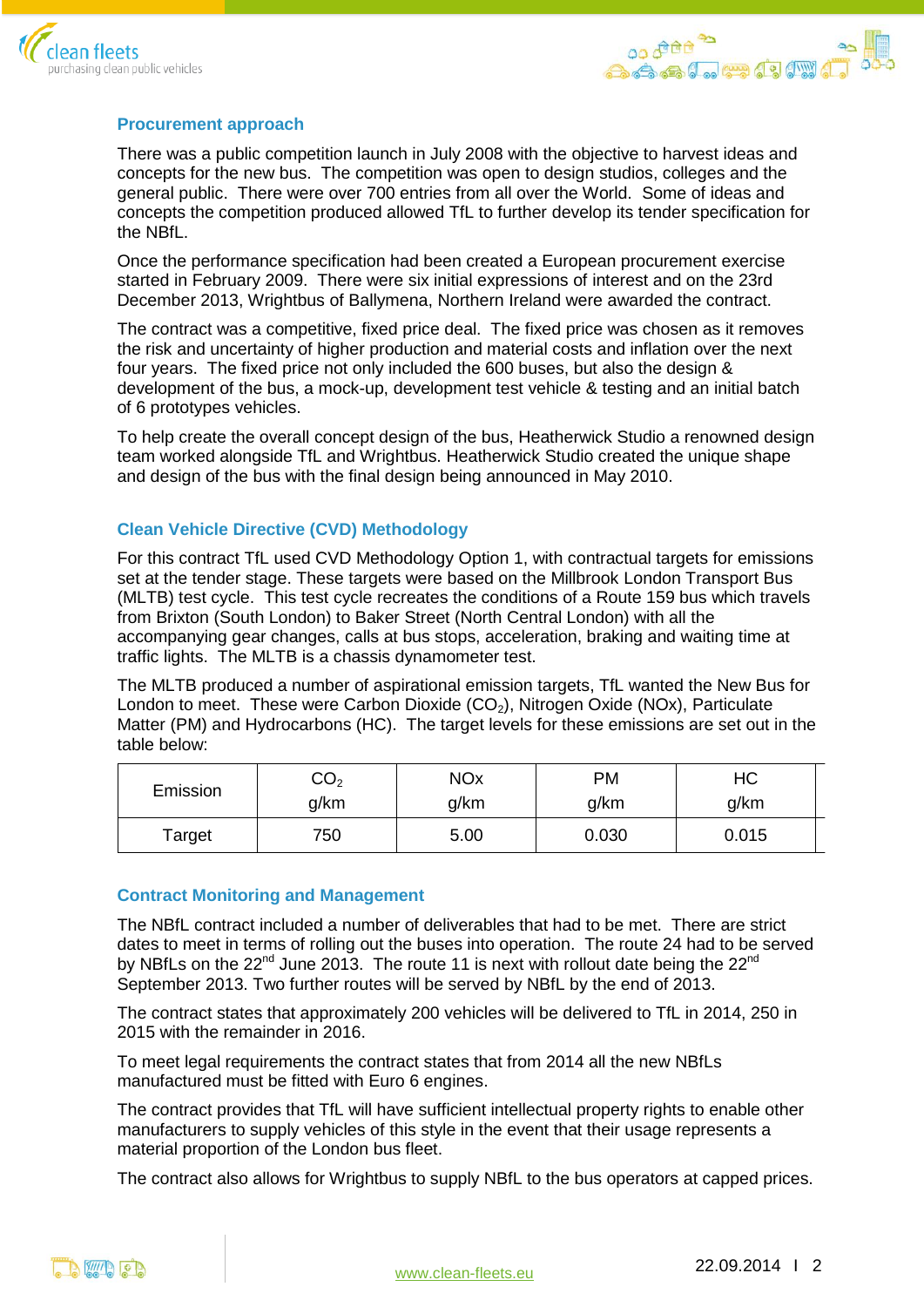



# **Results**

There were six initial expressions of interest, with Wrightbus of Ballymena, Northern Ireland being awarded the contract on the 23rd December 2013.

The cost was slightly higher than foreseen at the beginning. This is mainly due to the higher specification of the NBfL. Over the lifetime of the buses TfL expect them to produce a substantial saving.

When the NBfL was announced, a lot of work was done to let the public know that the new bus would be much more environmentally friendly than a conventional bus. At events and throughout the press both the Mayor and TfL highlighted how the new bus would produce substantially fewer emissions of carbon dioxide, oxides of nitrogen and particulate matter.

The previously mentioned public competition for initial ideas and concepts greatly helped create interest in the project and a buzz around it. The 700 entries from the competition came from a wide range of people and the London Transport Museum held an exhibition showcasing the submissions. TfL also organised a public consultation on the new buses to gather public feedback and answer questions from the general public.

Customer research carried out in summer 2012 confirms the NBfL is well liked by customers, scoring very high satisfaction among passengers who particularly rate its smooth ride, comfort and quietness. The NBfL also won the prestigious Viva Shield by the Worshipful Company of Carmen. The award founded in 1956, it honours transport innovation, improvement or development in Europe.

### **Technology**

The NBfL uses the latest green diesel-electric hybrid technology and it is deemed by TfL to be the best performing bus of its kind in the World. It works by having a battery pack which powers the electric motor which drives the wheels on the bus. The battery is charged by a generator and through regenerative braking (where the system recycles the energy lost during the braking motion). Stop-start technology means the engine only runs when it needs to charge the battery. The bus is a series diesel-electric hybrid with a Cummins ISBe4, 4.5l turbo diesel (currently EuroV certified). The bus has valance lithium phosphate battery energy storage and a Siemens/ZF drive train with permanent magnet electric motor.

The performance specification created for the NBfL was completely unique.

### **Costs**

The TfL board decided to buy the 600 buses outright, which allowed it to get a lower unit price.

The overall cost for all 600 buses will be £212 million (€250 million).

At today's prices the buses cost around £326,000. Whilst being more expensive than a standard diesel double-decker bus, this is broadly comparable with a standard hybrid double-decker bus. The price difference is accounted for by the much higher specification of the new bus compared to a standard hybrid bus, for example the innovative three-door, twostaircase design. The unique and iconic design of the NBfL also resulted in it being more expensive than a standard looking double-decker model.

The average price of a new bus over the life of the contract will be £354,500. This cost includes inflation, technical upgrades and any mandatory changes.

Even taking into account the marginally higher initial cost of the buses, a multi-million pound saving will be delivered over the 14 years of operation the buses will have. One of the reasons behind this is that it is more fuel efficient than a comparable average hybrid. Over

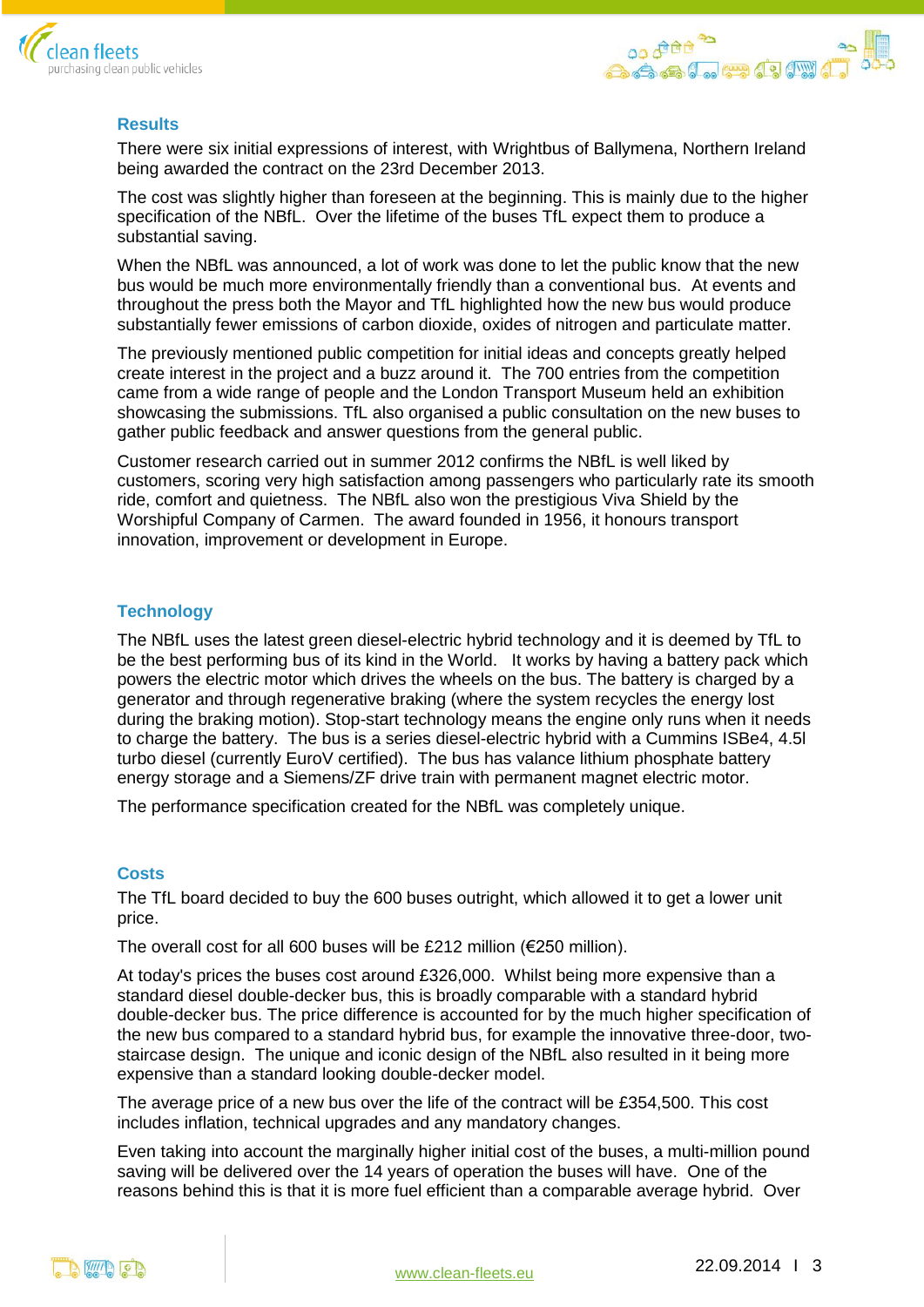



their 14-year lifetime each NBfL is estimated to roughly save £127,000 (€148,000) in fuel compared to the average hybrid. This estimate uses August 2013 fuel prices and that each bus will travel roughly 90,000km per year over each 14 years.

In 2016 when all 600 buses are in operation, they will roughly account for 7% of the total TfL Bus fleet.

## **Environmental impacts**

The NBfL helps reduce the  $CO<sub>2</sub>$  emissions in London by around 20,000 tonnes a year. In test conditions the NBfL produced around half the carbon dioxide and a quarter of the particulate matter and nitrogen oxides of conventional diesel buses and is more fuel efficient. The  $CO<sub>2</sub>$  emissions from the NBfL are tailpipe emissions only, as the vehicle is not charged externally. The battery power that the bus uses comes from the vehicle's regenerative braking system.

In recent emissions tests a prototype bus, that had been in passenger service for eight months and that had driven more than 15,000 miles, was found to emit a quarter of the  $NO<sub>x</sub>$ and PM of a fleet average hybrid bus and 20 per cent less  $CO<sub>2</sub>$ .

| <b>MLTB</b>                                    | CO <sub>2</sub><br>g/km | Economy<br>Mpg | NO <sub>x</sub><br>g/km | <b>PM</b><br>g/km | HC<br>g/km |
|------------------------------------------------|-------------------------|----------------|-------------------------|-------------------|------------|
| New Bus for London<br>target                   | 750                     | 10.3           | 5.00                    | 0.030             | 0.015      |
| New Bus for London<br>certified result (EuroV) | 690                     | 10.8           | 2.048                   | 0.012             | 0.000      |
| Average Hybrid (EuroV)                         | 864                     | 8.6            | 7.70                    | 0.048             |            |
| Average Diesel (EuroV)                         | 1295                    | 5.8            | 9.3                     | 0.048             |            |

Below is a table of results from a recent emission test based on the MLTB test.

The Euro 6 engine that will be fitted to the buses from 2014 will deliver even lower PM and NOx emissions. The exact levels of the Euro 6 aren't currently known as an NBfL with a Euro 6 engine hasn't been tested on the MLTB yet.

### **Lessons learned**

When the NBfL was introduced there were some slight problems and issues. In the summer of 2013 London experienced a heat wave with a number of high temperatures. This led to some slight issues with the ventilation and air chill systems within the NBfL. Customers were complaining due to the high temperatures within the bus, especially on the top deck. The high temperatures were a result of a manufacturing and operating failure, which were quickly fixed by Wrightbus. Therefore all the new NBfL being manufactured will have their ventilation and air chill systems tested before being placed on operation.

Eight NBfL's are operating on Route 38 alongside another model without the hop-on-/off back. Although both models serve the same route some customers are confused by the two different models so to mitigate this, the NBfL's back doors are now to be closed on the route 38.

There has been work on reducing the weight of the buses, as the prototypes operating on the route 38 have a kerb weight of 12.650 tonnes. The NBfL's that were put into service on route 24 have a kerb weight of 12.460 tonnes and more work is being done to reduce the weight.